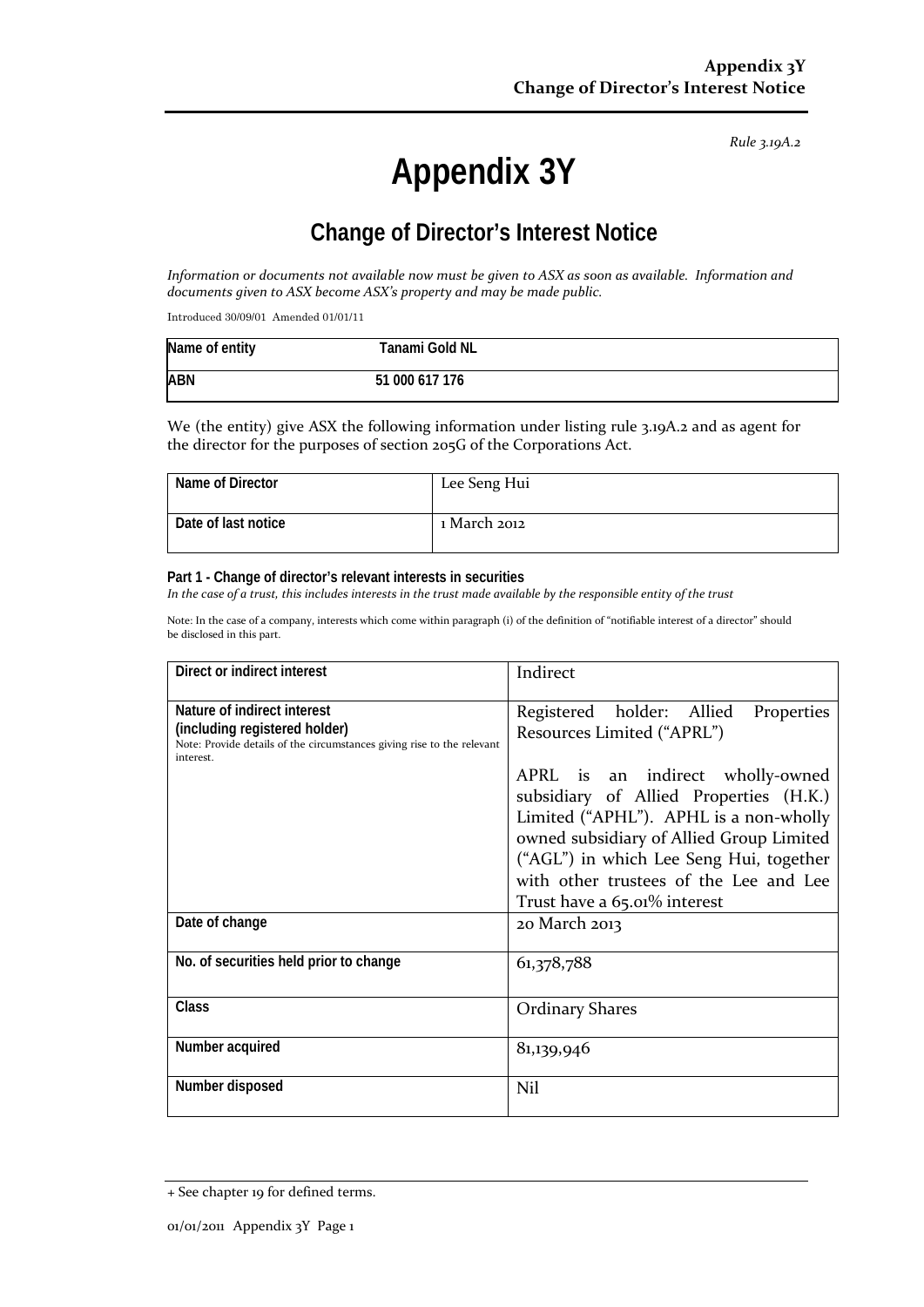| Value/Consideration<br>Note: If consideration is non-cash, provide details and estimated<br>valuation                                                                      | \$16,227,989.20                                                                                                                                              |
|----------------------------------------------------------------------------------------------------------------------------------------------------------------------------|--------------------------------------------------------------------------------------------------------------------------------------------------------------|
| No. of securities held after change                                                                                                                                        | 142,518,734                                                                                                                                                  |
| Nature of change<br>Example: on-market trade, off-market trade, exercise of options,<br>issue of securities under dividend reinvestment plan, participation in<br>buy-back | acquired pursuant<br><b>Shares</b><br>the<br>to<br>Company's entitlement issue and take up<br>of shortfall shares pursuant to sub-<br>underwriting agreement |

### **Part 2 – Change of director's interests in contracts**

Note: In the case of a company, interests which come within paragraph (ii) of the definition of "notifiable interest of a director" should be disclosed in this part.

| Detail of contract                                                                                                                                                          | N/A |
|-----------------------------------------------------------------------------------------------------------------------------------------------------------------------------|-----|
| Nature of interest                                                                                                                                                          |     |
| Name of registered holder<br>(if issued securities)                                                                                                                         |     |
| Date of change                                                                                                                                                              |     |
| No. and class of securities to which<br>interest related prior to change<br>Note: Details are only required for a contract in<br>relation to which the interest has changed |     |
| Interest acquired                                                                                                                                                           |     |
| Interest disposed                                                                                                                                                           |     |
| <b>Value/Consideration</b><br>Note: If consideration is non-cash, provide details<br>and an estimated valuation                                                             |     |
| Interest after change                                                                                                                                                       |     |

## **Part 3 –** +**Closed period**

| Were the interests in the securities or contracts detailed   No      |  |
|----------------------------------------------------------------------|--|
| above traded during a <sup>+</sup> closed period where prior written |  |
| clearance was required?                                              |  |
| If so, was prior written clearance provided to allow the trade       |  |
| to proceed during this period?                                       |  |

<sup>+</sup> See chapter 19 for defined terms.